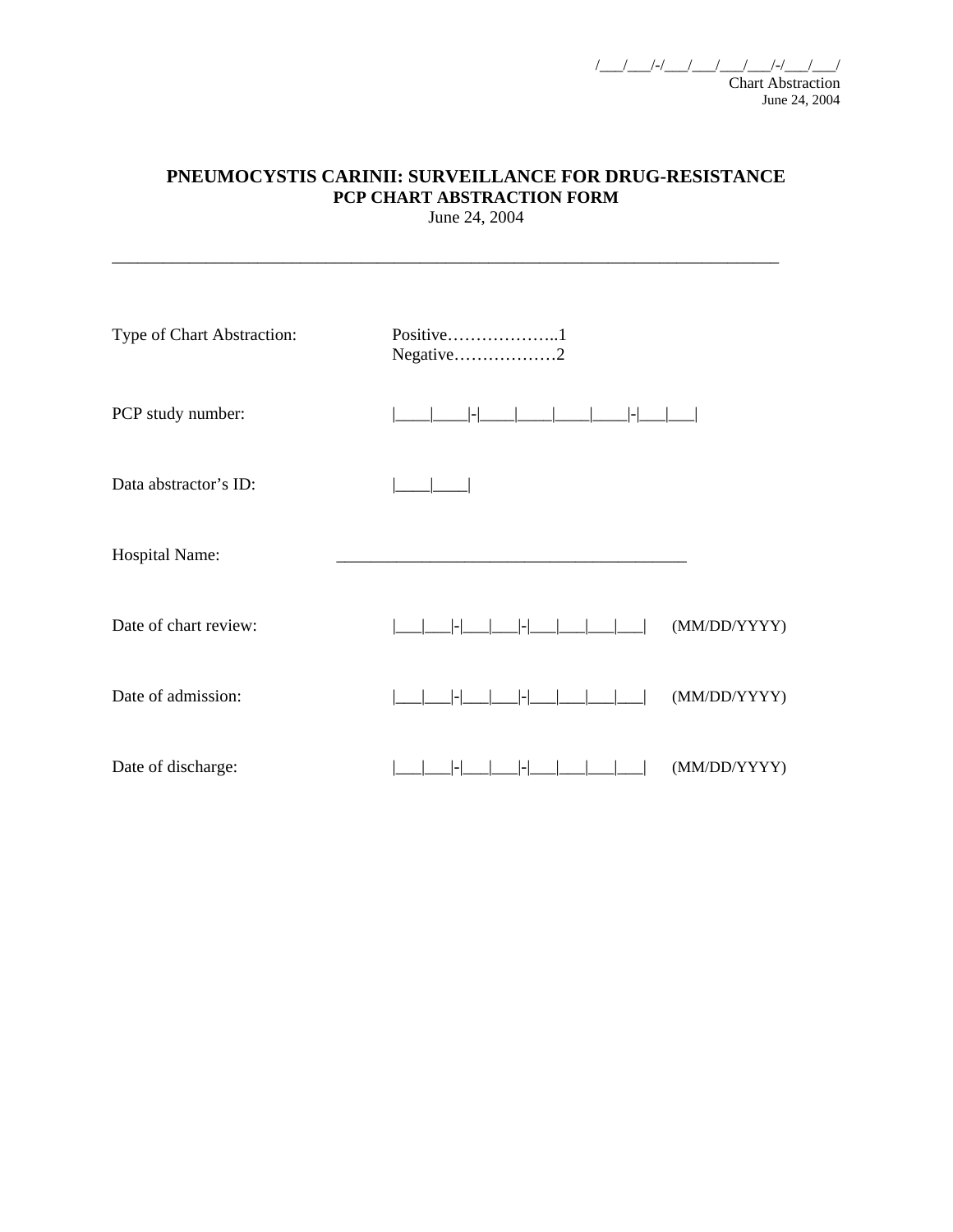$\frac{1}{2}$  /  $\frac{1}{2}$  /  $\frac{1}{2}$  /  $\frac{1}{2}$  /  $\frac{1}{2}$  /  $\frac{1}{2}$  /  $\frac{1}{2}$  /  $\frac{1}{2}$  /  $\frac{1}{2}$  /  $\frac{1}{2}$  /  $\frac{1}{2}$  /  $\frac{1}{2}$  /  $\frac{1}{2}$  /  $\frac{1}{2}$  /  $\frac{1}{2}$  /  $\frac{1}{2}$  /  $\frac{1}{2}$  /  $\frac{1}{2}$  /  $\frac{1$ 

Chart Abstraction June 24, 2004

#### **SECTION A: BACKGROUND INFORMATION**

| A1.  | Patient Date of Birth:<br>$\boxed{\quad}$ (MM/YYYY)                                                                                                                                                                                                                                                                                                  |
|------|------------------------------------------------------------------------------------------------------------------------------------------------------------------------------------------------------------------------------------------------------------------------------------------------------------------------------------------------------|
| A2.  | Patient State of Birth:                                                                                                                                                                                                                                                                                                                              |
|      |                                                                                                                                                                                                                                                                                                                                                      |
|      | (If unknown, code as $/9/9$ /)                                                                                                                                                                                                                                                                                                                       |
| A3.  | State and Zip Code of Current Residence:<br><b>CITY</b><br><b>STATE</b><br><u> 1989 - Johann John Harry Harry Harry Harry Harry Harry Harry Harry Harry Harry Harry Harry Harry Harry Harry</u><br><b>ZIP CODE</b><br><u> 1989 - Johann Barbara, martin din shekara 1980</u>                                                                         |
|      | (For unknown Zip code, code as "99999")<br>(For homeless, code as "00000")                                                                                                                                                                                                                                                                           |
| A4.  | Patient Gender (at birth):                                                                                                                                                                                                                                                                                                                           |
|      |                                                                                                                                                                                                                                                                                                                                                      |
| A5a. | What ethnic group is the subject considered to be?<br>Hispanic/Latino<br>$\Box$<br>Not Hispanic/Latino<br>$\Box$<br>Not Specified<br>$\Box$                                                                                                                                                                                                          |
| A5b. | What racial group is the subject considered to be?<br>(Other is not an option. Respondents must be instructed that they may choose more than one<br>option)<br>White<br>$\Box$<br>African American or Black<br>□<br>Asian<br>□<br>American Indian or Alaska Native<br>◻<br>Native Hawaiian or other Pacific Islander<br>□<br>Not Specified<br>$\Box$ |
| A6.  | Was patient aware of his/her HIV infection before this admission?<br>1<br>2<br>9                                                                                                                                                                                                                                                                     |
| A7.  | Date of first laboratory diagnosis of HIV:<br>MM-DD-YYYY                                                                                                                                                                                                                                                                                             |
|      | (Code with year only if month and day unknown. If HIV infection first documented during this                                                                                                                                                                                                                                                         |

 hospitalization, enter date serum specimen for HIV test was drawn. If HIV infection has never been documented, leave blank.)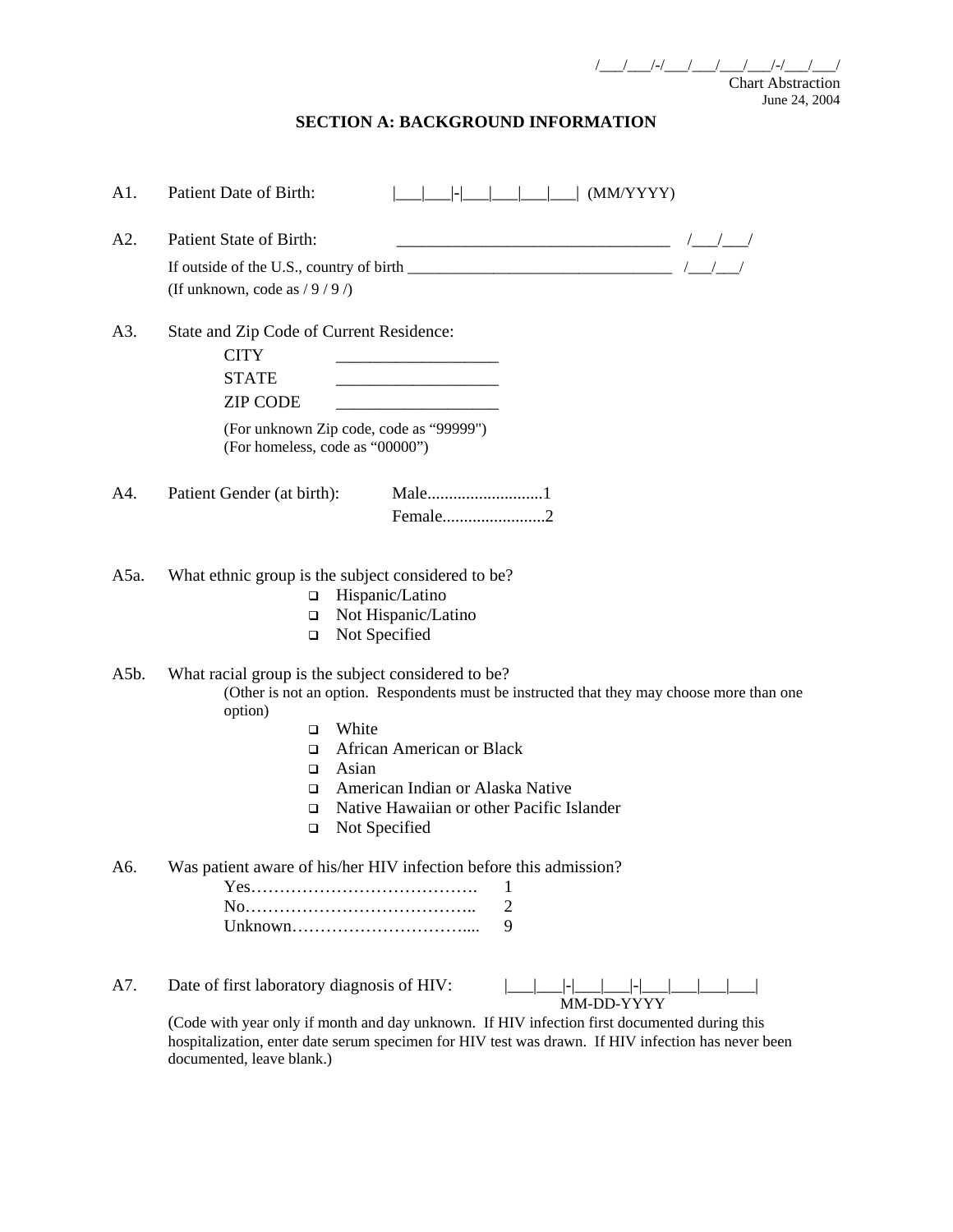/\_\_\_\_/\_\_\_/\_\_\_\_/\_\_\_\_/\_\_\_\_/\_\_\_\_/\_\_\_\_/ Chart Abstraction June 24, 2004

| A8. | Indicate the reliability of information on date of HIV infection (circle one). |     |
|-----|--------------------------------------------------------------------------------|-----|
|     |                                                                                | - 1 |
|     |                                                                                | 2   |
|     |                                                                                | 3   |
|     |                                                                                |     |

A9. Indicate if the patient had a previous CD4 count documented to be <200 or had an AIDSdefining illness. Note to abstractors: some typical AIDS-defining illness: PCP, disseminated MAC, toxoplasmosis, microsporidiosis, thrush, CMV retinitis, chronic cryptosporidiosis, extrapulmonary TB.

A10. Enter earliest date that patient had an AIDS-defining illness or CD4 count < 200. |\_\_\_|\_\_\_|-|\_\_\_|\_\_\_|-|\_\_\_|\_\_\_|\_\_\_|\_\_\_|

| .                              | .<br>.                         | <br>--      |
|--------------------------------|--------------------------------|-------------|
| MM<br>$\overline{\phantom{0}}$ | DD<br>$\overline{\phantom{0}}$ | <b>YYYY</b> |
|                                |                                |             |

A11. History of *Pneumocystis* pneumonia prior to this hospitalization?

A12. Date of most recent PCP diagnosis |\_\_\_|\_\_\_|-|\_\_\_|\_\_\_|-|\_\_\_|\_\_\_|\_\_\_|\_\_\_| (MM-DD-YYYY)

A13. This most recent PCP episode was (circle one):

| Presumptive   |    |
|---------------|----|
| Lab diagnosed |    |
| Unknown       | 9. |

A14. Was treatment with TMP/SMX used during this most recent PCP episode?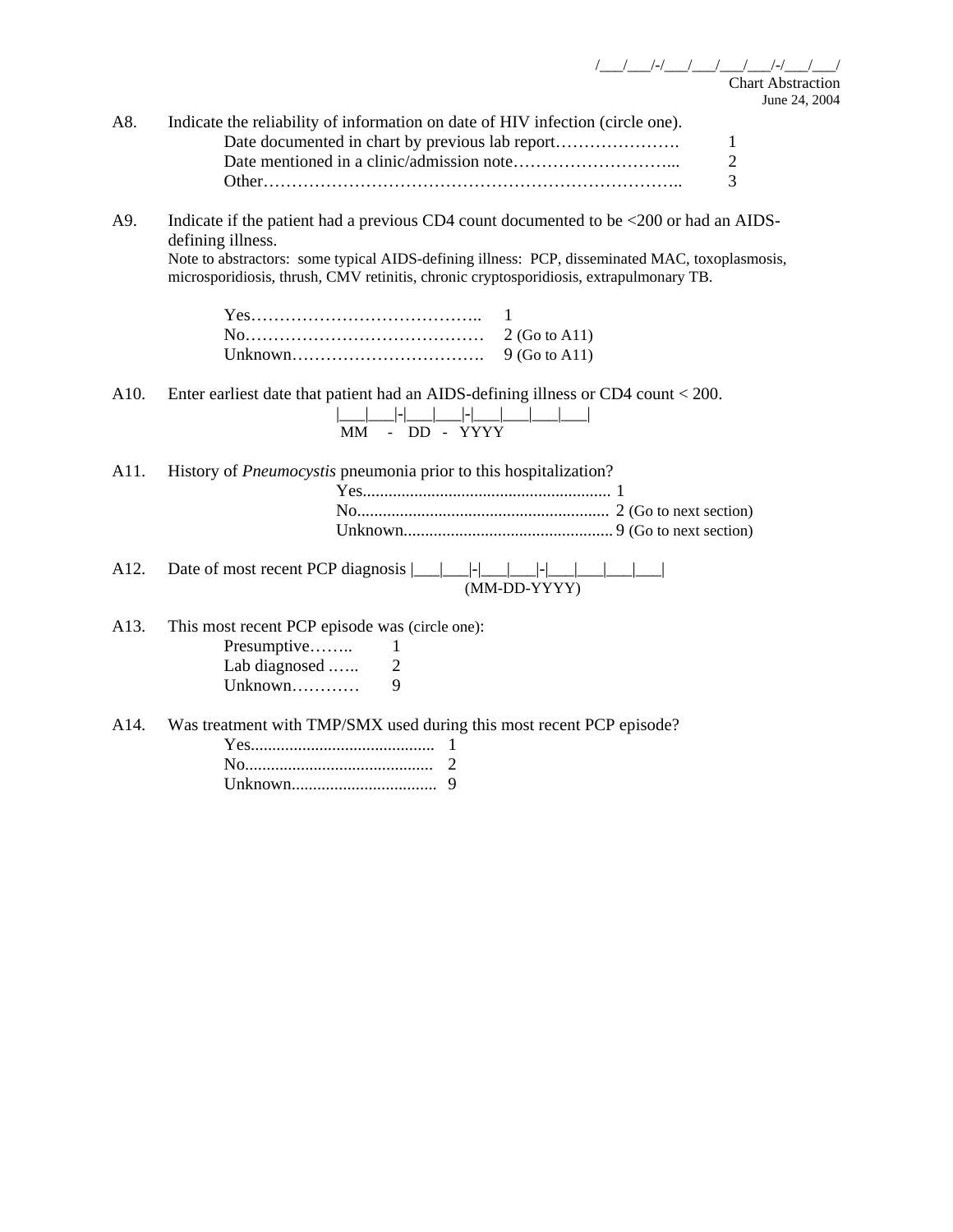/\_\_\_/\_\_\_/-/\_\_\_/\_\_\_/\_\_\_/\_\_\_/-/\_\_\_/\_\_\_/ Chart Abstraction

June 24, 2004

# **SECTION X: DIAGNOSTIC EVALUATION**

| X1.  |      | Sputum Induction Result (PCP)                                                                                                            |
|------|------|------------------------------------------------------------------------------------------------------------------------------------------|
| X2.  |      | <b>Sputum Induction Date</b><br>$\Box$ (MM/DD/YYYY)                                                                                      |
| X3.  |      | Bronchoalveolar lavage                                                                                                                   |
| X4.  |      |                                                                                                                                          |
| X5a. |      | Additional specimen<br>Sputum (go to X5b)<br>$\Box$<br>Bronchoalveolar lavage (go to X5c)<br>$\Box$<br>Not done (go to $X_6$ )<br>$\Box$ |
|      | X5b. | <b>Additional Sputum Result</b>                                                                                                          |
|      | X5c. | <b>Additional Bronchoalveolar Lavage Result</b>                                                                                          |
|      | X5d. | <b>Additional Sputum Specimen Date</b><br>(MM/DD/YYYY)                                                                                   |
|      | X5e. | Additional Bronchoalveolar Lavage Specimen Date<br>╟<br>(MM/DD/YYYY)                                                                     |
| X6.  |      | If microscopic diagnosis of PCP made, indicate semi-quantitative result of FIRST<br>positive specimen:                                   |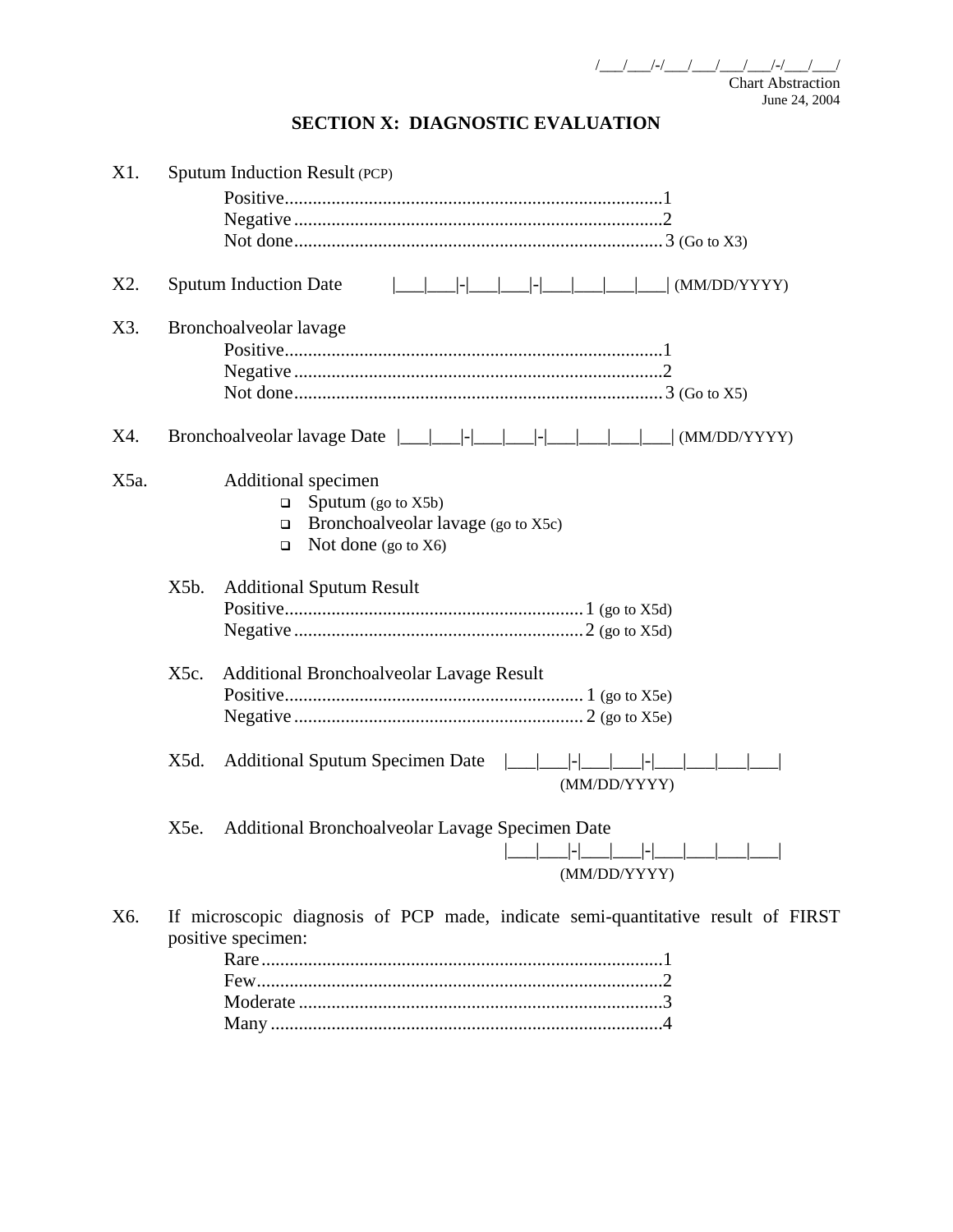- X7. If NO microscopic diagnosis of PCP made, was the subject empirically treated for PCP? Yes…………………………………………………………1 No.........................................................................................2 Unknown..............................................................................9
- X8. List "other" concurrent AND contributory PULMONARY diagnosis(es) during this hospitalization:

\_\_\_\_\_\_\_\_\_\_\_\_\_\_\_\_\_\_\_\_\_ \_\_\_\_\_\_\_\_\_\_\_\_\_\_\_\_\_\_\_\_\_ \_\_\_\_\_\_\_\_\_\_\_\_\_\_\_\_\_\_\_\_\_

\_\_\_\_\_\_\_\_\_\_\_\_\_\_\_\_\_\_\_\_\_ \_\_\_\_\_\_\_\_\_\_\_\_\_\_\_\_\_\_\_\_\_ \_\_\_\_\_\_\_\_\_\_\_\_\_\_\_\_\_\_\_\_\_

\_\_\_\_\_\_\_\_\_\_\_\_\_\_\_\_\_\_\_\_\_ \_\_\_\_\_\_\_\_\_\_\_\_\_\_\_\_\_\_\_\_\_ \_\_\_\_\_\_\_\_\_\_\_\_\_\_\_\_\_\_\_\_\_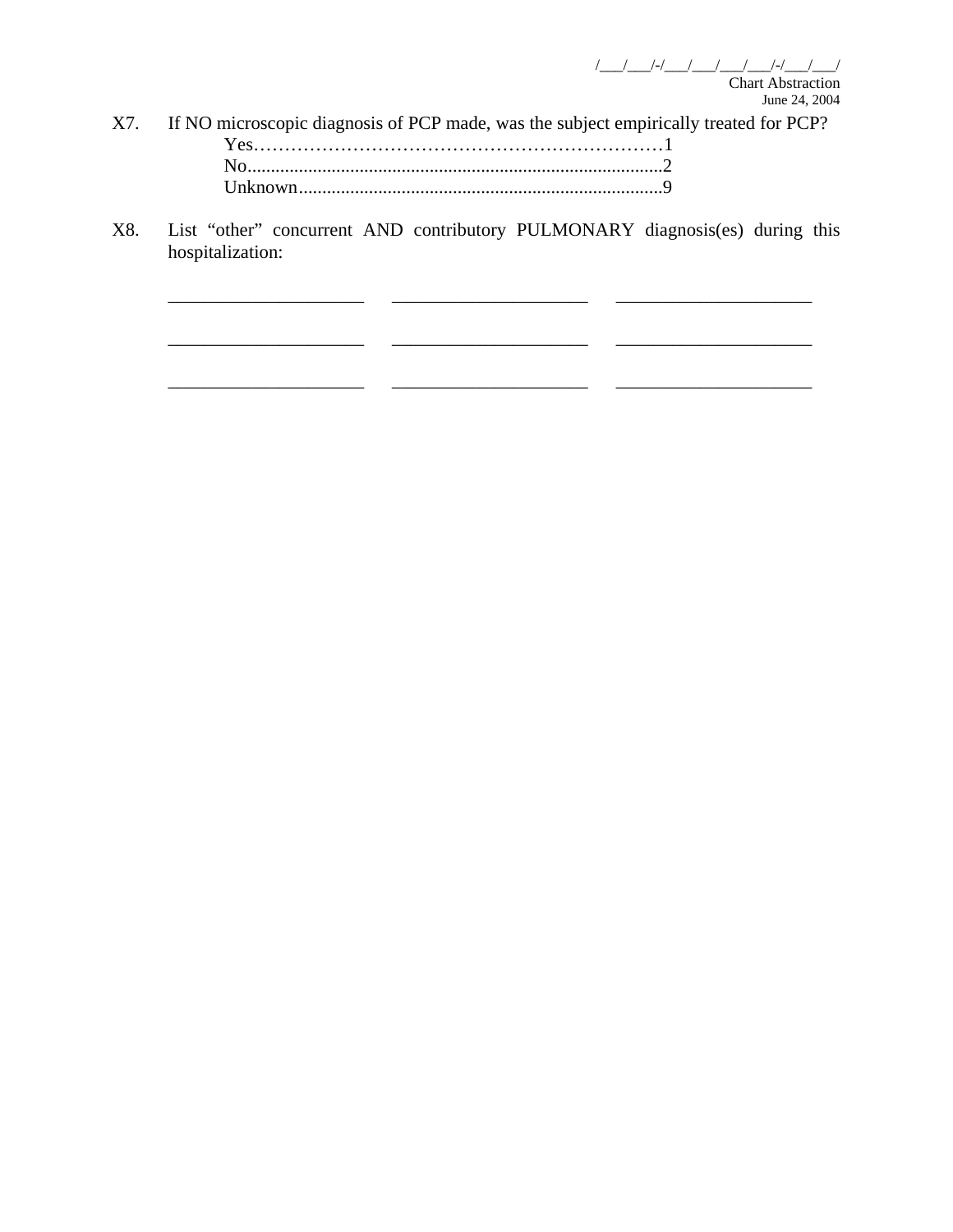/\_\_\_/\_\_\_/-/\_\_\_/\_\_\_/\_\_\_/\_\_\_/-/\_\_\_/\_\_\_/ Chart Abstraction June 24, 2004

#### **SECTION B: LAB VALUES**

Fill in the following table with the most recent CD4 count and viral load obtained before admission and the most recent values obtained during or after admission

| <b>B1.</b>                | CD4                     |                                                |  |
|---------------------------|-------------------------|------------------------------------------------|--|
| Before admission          |                         | $(MM - DD - YYYY)$                             |  |
| During/after<br>admission |                         | $\overline{\phantom{0}}$<br>$(MM - DD - YYYY)$ |  |
| <b>B2.</b>                | Viral Load<br>(HIV RNA) |                                                |  |
| Before admission          |                         | ۰<br>$(MM - DD - YYYY)$                        |  |
| During/after<br>admission |                         | $(MM - DD - YYYY)$                             |  |

B3. Indicate type of test used to determine viral load (circle appropriate test). Quantitative PCR....................1 Branch Chain DNA.................2 NASBA...................................3

B4. Please refer to SECTION X. Skip to B5.

Unknown.................................4

B5. Enter first serum LDH value that best represents the level when patient was diagnosed with PCP. Use the following guideline for selecting the best date. If the patient had at least one LDH value obtained in the 14 days before the diagnosis of PCP, enter the value for the specimen closest to the date of diagnosis. If no LDH was obtained in the 14 days before the date of PCP diagnosis, but an LDH level was obtained within 7 days after the PCP diagnosis, enter the first LDH value obtained after PCP diagnosis. If no LDH value was obtained in either of these two windows, code as "00".

LDH value Date collected (MM – DD - YYYY)

 $|\_\_$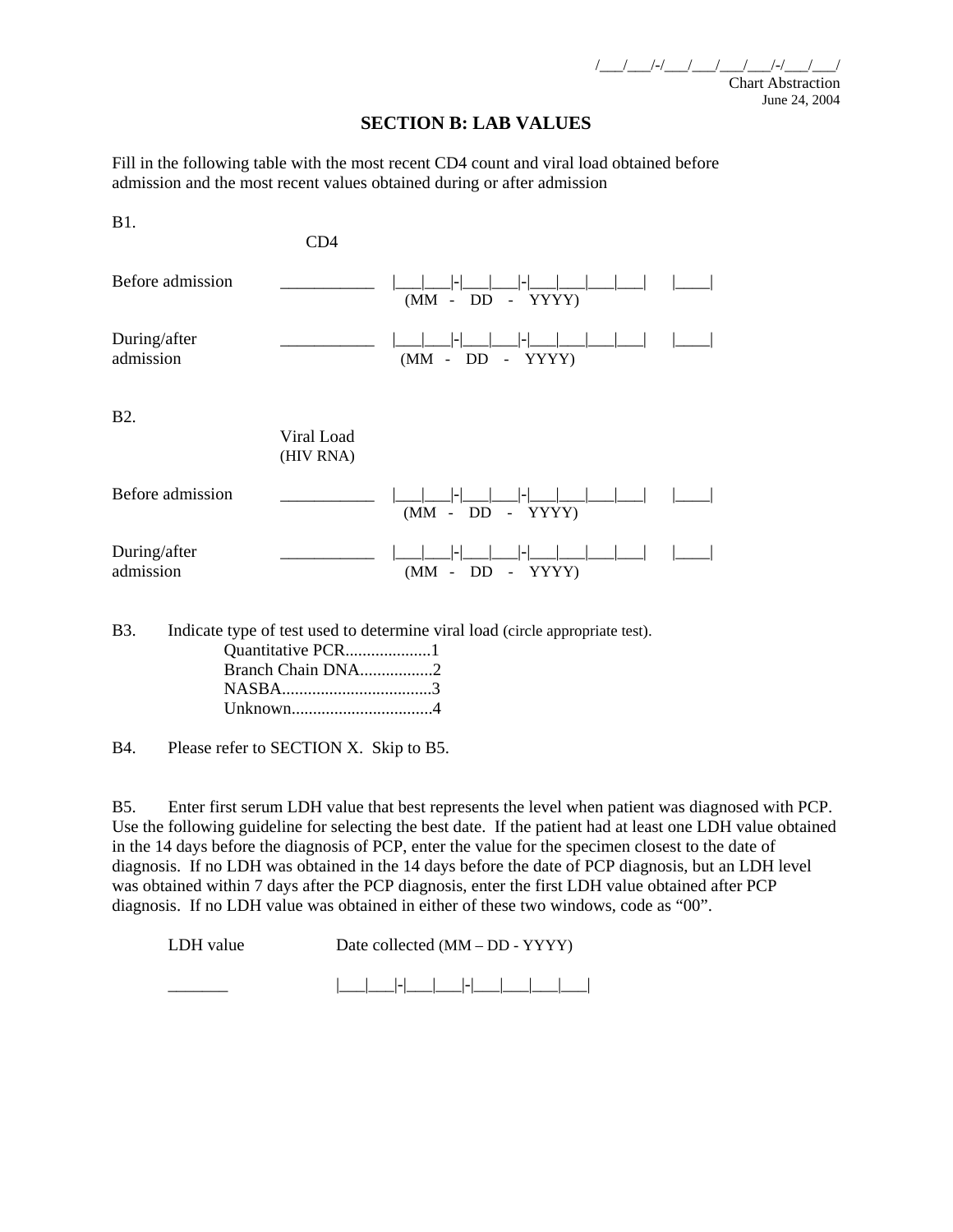/\_\_\_/\_\_\_/-/\_\_\_/\_\_\_/\_\_\_/\_\_\_/\_\_/\_\_\_/\_\_ Chart Abstraction June 24, 2004

| B6. | Enter first serum albumin value obtained near PCP diagnosis date – use same criteria as |
|-----|-----------------------------------------------------------------------------------------|
|     | for LDH.                                                                                |

|             | Albumin                                   | Date collected (MM - DD - YYYY)                                                                                                                                                                                                                                                                                                                                                                                                                                            |
|-------------|-------------------------------------------|----------------------------------------------------------------------------------------------------------------------------------------------------------------------------------------------------------------------------------------------------------------------------------------------------------------------------------------------------------------------------------------------------------------------------------------------------------------------------|
|             |                                           |                                                                                                                                                                                                                                                                                                                                                                                                                                                                            |
| B6b.        |                                           | Kilograms<br>Note: Record first or closest weight measured after admission.                                                                                                                                                                                                                                                                                                                                                                                                |
|             |                                           | (MM-DD-YYYY)                                                                                                                                                                                                                                                                                                                                                                                                                                                               |
| <b>B7.</b>  | their hospital room (not in ER).          | Indicate amount of oxygen that was ordered for the patient when they were admitted to                                                                                                                                                                                                                                                                                                                                                                                      |
|             |                                           | Specify:                                                                                                                                                                                                                                                                                                                                                                                                                                                                   |
| <b>B8.</b>  |                                           | Was an arterial blood gas (ABG) obtained within 24 hours before or after admission?                                                                                                                                                                                                                                                                                                                                                                                        |
| B9.         | Date of ABG:                              | $ \hspace{-.06cm} \hspace{-.06cm} \hspace{-.06cm} \hspace{-.06cm} \hspace{-.06cm} \hspace{-.06cm} \hspace{-.06cm} \hspace{-.06cm} \hspace{-.06cm} \hspace{-.06cm} \hspace{-.06cm} \hspace{-.06cm} \hspace{-.06cm} \hspace{-.06cm} \hspace{-.06cm} \hspace{-.06cm} \hspace{-.06cm} \hspace{-.06cm} \hspace{-.06cm} \hspace{-.06cm} \hspace{-.06cm} \hspace{-.06cm} \hspace{-.06cm} \hspace{-.06cm} \hspace{$<br>$(MM - DD - YYYY)$                                          |
| B10.        | obtained, enter the results of first ABG. | If an ABG was obtained within 24 hours, enter the results of that ABG. If no room air ABG was                                                                                                                                                                                                                                                                                                                                                                              |
|             |                                           | pH<br>$\begin{tabular}{ccccc} \multicolumn{2}{c }{\textbf{1} & \multicolumn{2}{c }{\textbf{2} & \multicolumn{2}{c }{\textbf{3} & \multicolumn{2}{c }{\textbf{4} & \multicolumn{2}{c }{\textbf{5} & \multicolumn{2}{c }{\textbf{6} & \multicolumn{2}{c }{\textbf{6} & \multicolumn{2}{c }{\textbf{6} & \multicolumn{2}{c }{\textbf{6} & \multicolumn{2}{c }{\textbf{6} & \multicolumn{2}{c }{\textbf{6} & \multicolumn{2}{c }{\textbf{6} & \multicolumn{2}{$<br>pCO2<br>pO2 |
| <b>B11.</b> | supplemental oxygen, how much:            | Indicate whether or not ABG was obtained on room air and, if patient was receiving<br>(Go to B13)<br>(Go to B13)                                                                                                                                                                                                                                                                                                                                                           |

B12. Deleted. Skip to B13.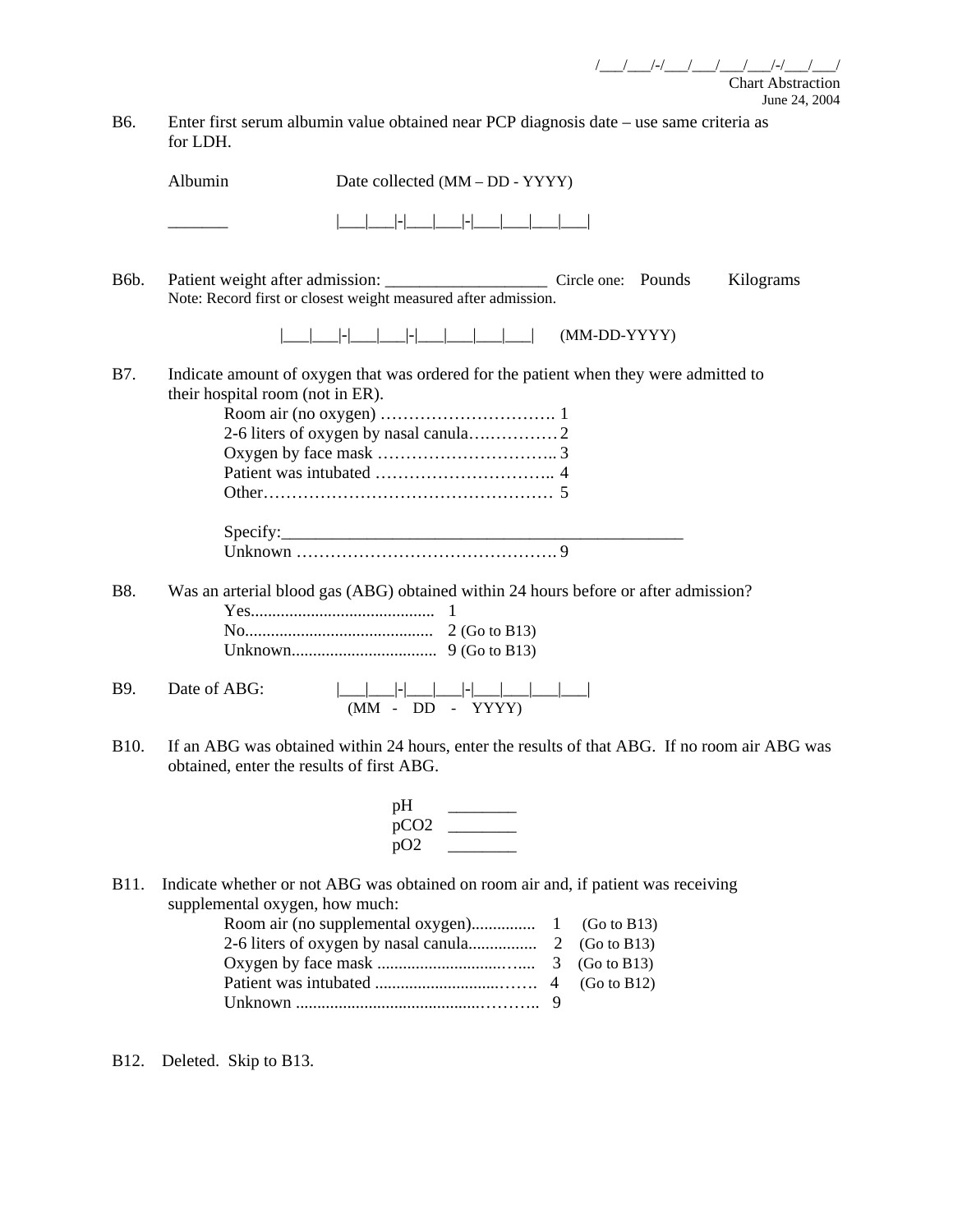/\_\_\_/\_\_\_/-/\_\_\_/\_\_\_/\_\_\_/\_\_\_/\_\_/\_\_\_/\_\_ Chart Abstraction June 24, 2004

| B13.              | Was patient intubated at any time during this hospitalization?                                |
|-------------------|-----------------------------------------------------------------------------------------------|
|                   |                                                                                               |
| B14.              |                                                                                               |
|                   |                                                                                               |
| B <sub>15</sub> . | Deleted. Skip to B16a.                                                                        |
|                   | B16a. Did patient have a pneumothorax at <i>admission</i> ?<br>-1<br>9                        |
|                   | B16b. Did patient develop a pneumothorax at <i>any time during</i> this hospitalization?<br>9 |
| B17.              | Date of entry to ICU:                                                                         |
|                   | Number of days in ICU:                                                                        |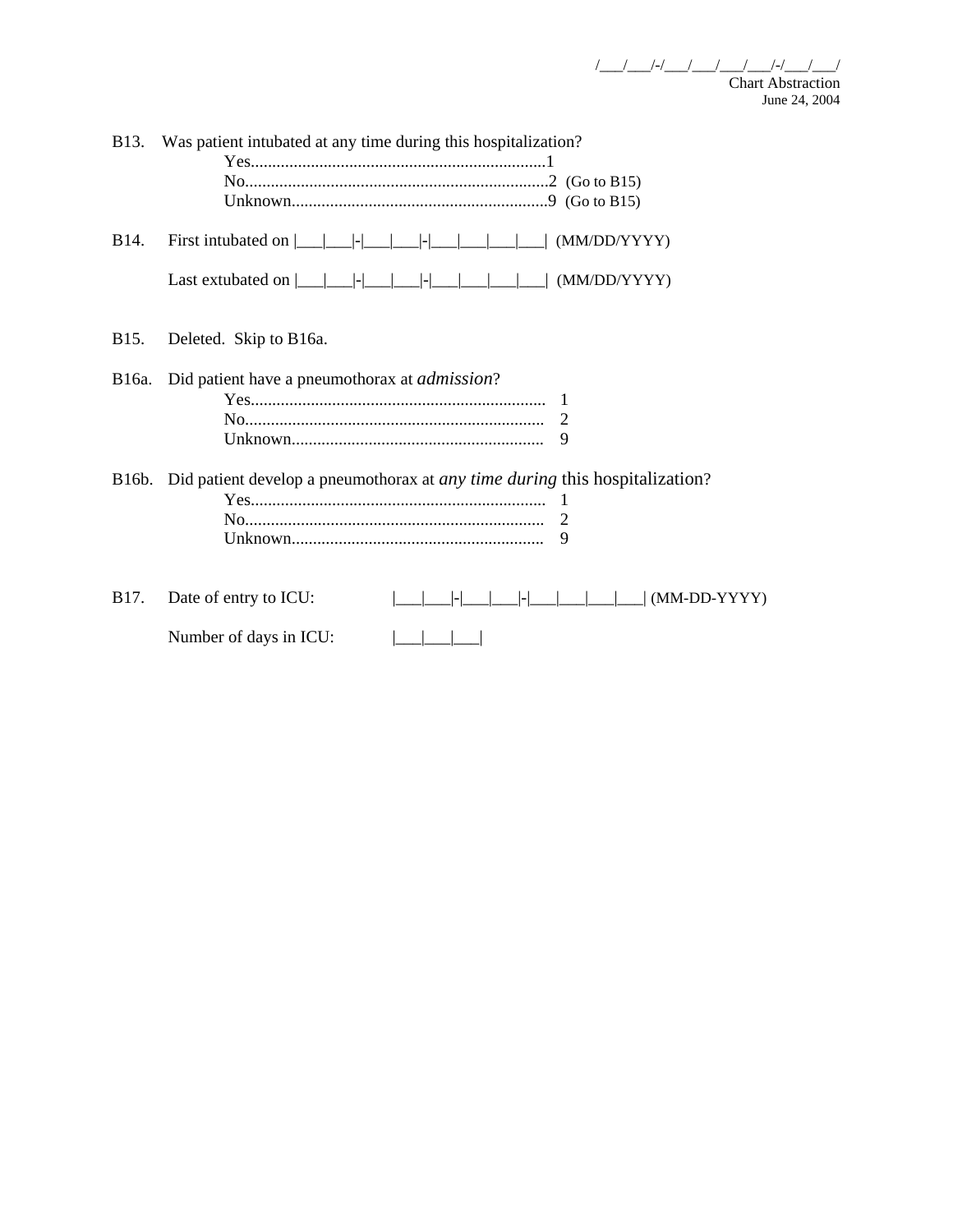/\_\_\_/\_\_\_/-/\_\_\_/\_\_\_/\_\_\_/\_\_\_/-/\_\_\_/\_\_\_/ Chart Abstraction June 24, 2004

### **SECTION C: PREHOSPITALIZATION MEDICATION HISTORY**

In this section, record information about medications that the patient had been prescribed and should have been taking anytime in the 3 months before being admitted to the hospital with PCP.

C1. Was patient prescribed any medication as prophylaxis for PCP?

C2. Check all that were prescribed and indicate dose/frequency.

| <b>PROPHYLAXIS</b>            | <b>DOSE</b> | Do chart notes indicate that patient<br>might not have been taking prophylaxis<br>prescribed? If yes, circle 'not taking as<br>prescribed' |
|-------------------------------|-------------|--------------------------------------------------------------------------------------------------------------------------------------------|
| Trimethoprim-Sulfamethoxazole |             |                                                                                                                                            |
| (Bactrim/Septra/Sulfatrim)    |             | Not taking as prescribed                                                                                                                   |
| Pentamidine                   |             |                                                                                                                                            |
| (NebuPent/Pentam-300)         |             | Not taking as prescribed                                                                                                                   |
| Dapsone                       |             | Not taking as prescribed                                                                                                                   |
| Atovaquone (Mepron)           |             | Not taking as prescribed                                                                                                                   |
| Other (Specify below)         |             | Not taking as prescribed                                                                                                                   |
| <b>Specify Name</b>           |             |                                                                                                                                            |
|                               |             |                                                                                                                                            |
|                               |             |                                                                                                                                            |
|                               |             |                                                                                                                                            |

C3. Was patient prescribed any anti-retroviral medications?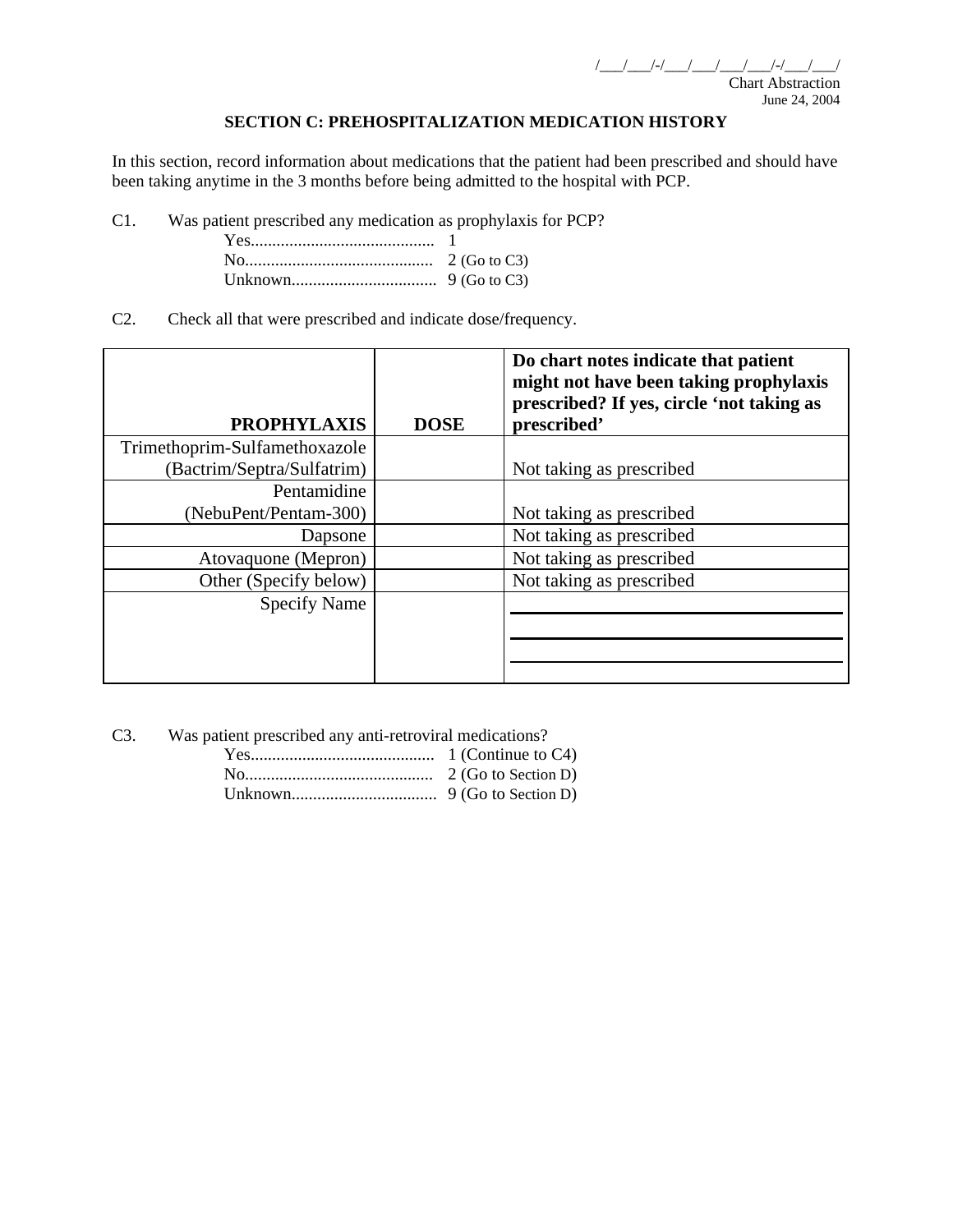|                                |             | chart note indicate<br>that<br><b>Does</b><br>patient might not be taking anti-<br>retrovirals prescribed? If yes, circle |
|--------------------------------|-------------|---------------------------------------------------------------------------------------------------------------------------|
| <b>ANTI-RETROVIRALS</b>        | <b>DOSE</b> | 'not taking as prescribed'                                                                                                |
| AZT/ZDV/Zidovudine             |             | Not taking as prescribed                                                                                                  |
| (Retrovir)                     |             |                                                                                                                           |
| 3TC/Lamivudine (Epivir)        |             | Not taking as prescribed                                                                                                  |
| AZT+3TC combo (Combivir)       |             | Not taking as prescribed                                                                                                  |
| ddI/Didanosine (Videx)         |             | Not taking as prescribed                                                                                                  |
| ddC/Zalcitabine (HIVID)        |             | Not taking as prescribed                                                                                                  |
| d4T/Stavudine (Zerit)          |             | Not taking as prescribed                                                                                                  |
| ABC/Abacavir (Ziagen)          |             | Not taking as prescribed                                                                                                  |
| Saquinavir (Invirase/Fortovase |             | Not taking as prescribed                                                                                                  |
| Ritonavir (Norvir)             |             | Not taking as prescribed                                                                                                  |
| Indinavir (Crixivan)           |             | Not taking as prescribed                                                                                                  |
| Nelfinavir (Viracept)          |             | Not taking as prescribed                                                                                                  |
| Amprenavir (Agenerase)         |             | Not taking as prescribed                                                                                                  |
| Tenofovir (Viread)             |             | Not taking as prescribed                                                                                                  |
| Nevirapine (Viramune)          |             | Not taking as prescribed                                                                                                  |
| Delavirdine (Rescriptor)       |             | Not taking as prescribed                                                                                                  |
| Efavirenz (Sustiva)            |             | Not taking as prescribed                                                                                                  |
| Lopinavir/Ritonavir (Kaletra)  |             | Not taking as prescribed                                                                                                  |
| AZT+3TC+ABC (Trizivir)         |             | Not taking as prescribed                                                                                                  |
| Other                          |             | Not taking as prescribed                                                                                                  |

C4.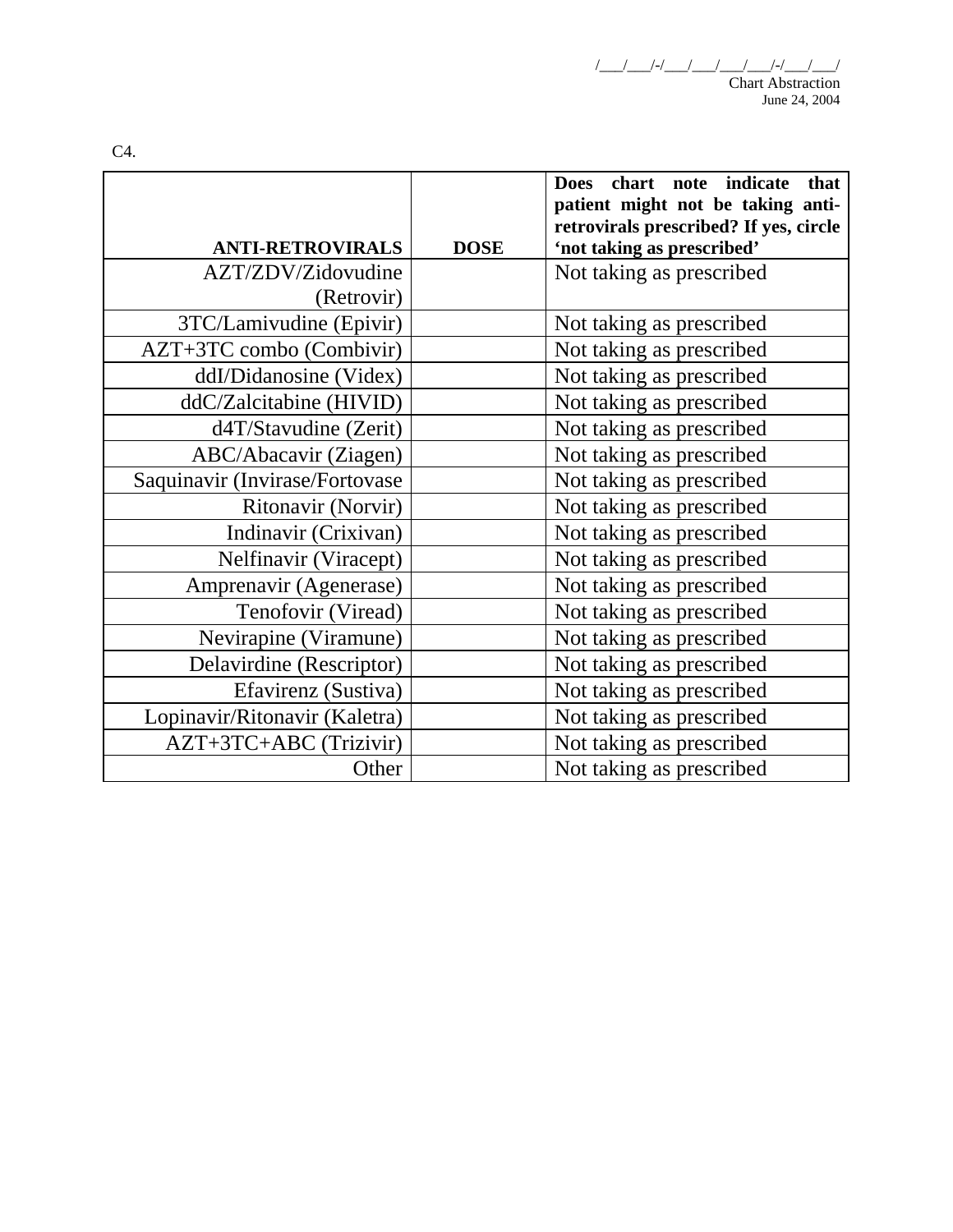## SECTION D: PCP MEDICATIONS USED DURING HOSPITALIZATION

Do not include steroids or drugs used for PCP prophylaxis (e.g., Bactrim 1 pill/day or less; dapsone 100 mg/day by itself) Do include: TMP-SMZ IV; TMP-SMZ po if dose >1 pill/day; pentamidine; clindamycin+primaquine; dapsone+trimethoprim; atovaquone 750 mg q8h)

| <b>Drug</b> | IV<br><b>or</b><br>PO |  | <b>Start Date Stop Date ?</b> | Improvement medication:<br>Dose Frequency (MM/DD) (MM/DD) 1: Improved or<br>continued to do<br>well<br>2: Worsened or<br>continued to be ill 7: Other (describe)<br>3: Unknown | <b>Reason for changing/stopping</b><br>1: Dose changed (drug stayed the same)<br>2: Improved, so changed to oral meds<br>3: Discharged (doing well)<br>4: Adverse reaction (changed to another drug)<br>5: Failed to improve (changed to another drug)<br>6: Died | Number of<br><b>Doses NOT</b><br><b>Given</b> as<br>Prescribed:<br><b>FIRST 7 DAYS</b><br>of Tx |
|-------------|-----------------------|--|-------------------------------|--------------------------------------------------------------------------------------------------------------------------------------------------------------------------------|-------------------------------------------------------------------------------------------------------------------------------------------------------------------------------------------------------------------------------------------------------------------|-------------------------------------------------------------------------------------------------|
|             |                       |  |                               |                                                                                                                                                                                |                                                                                                                                                                                                                                                                   |                                                                                                 |
|             |                       |  |                               |                                                                                                                                                                                |                                                                                                                                                                                                                                                                   |                                                                                                 |
|             |                       |  |                               |                                                                                                                                                                                |                                                                                                                                                                                                                                                                   |                                                                                                 |
|             |                       |  |                               |                                                                                                                                                                                |                                                                                                                                                                                                                                                                   |                                                                                                 |
|             |                       |  |                               |                                                                                                                                                                                |                                                                                                                                                                                                                                                                   |                                                                                                 |
|             |                       |  |                               |                                                                                                                                                                                |                                                                                                                                                                                                                                                                   |                                                                                                 |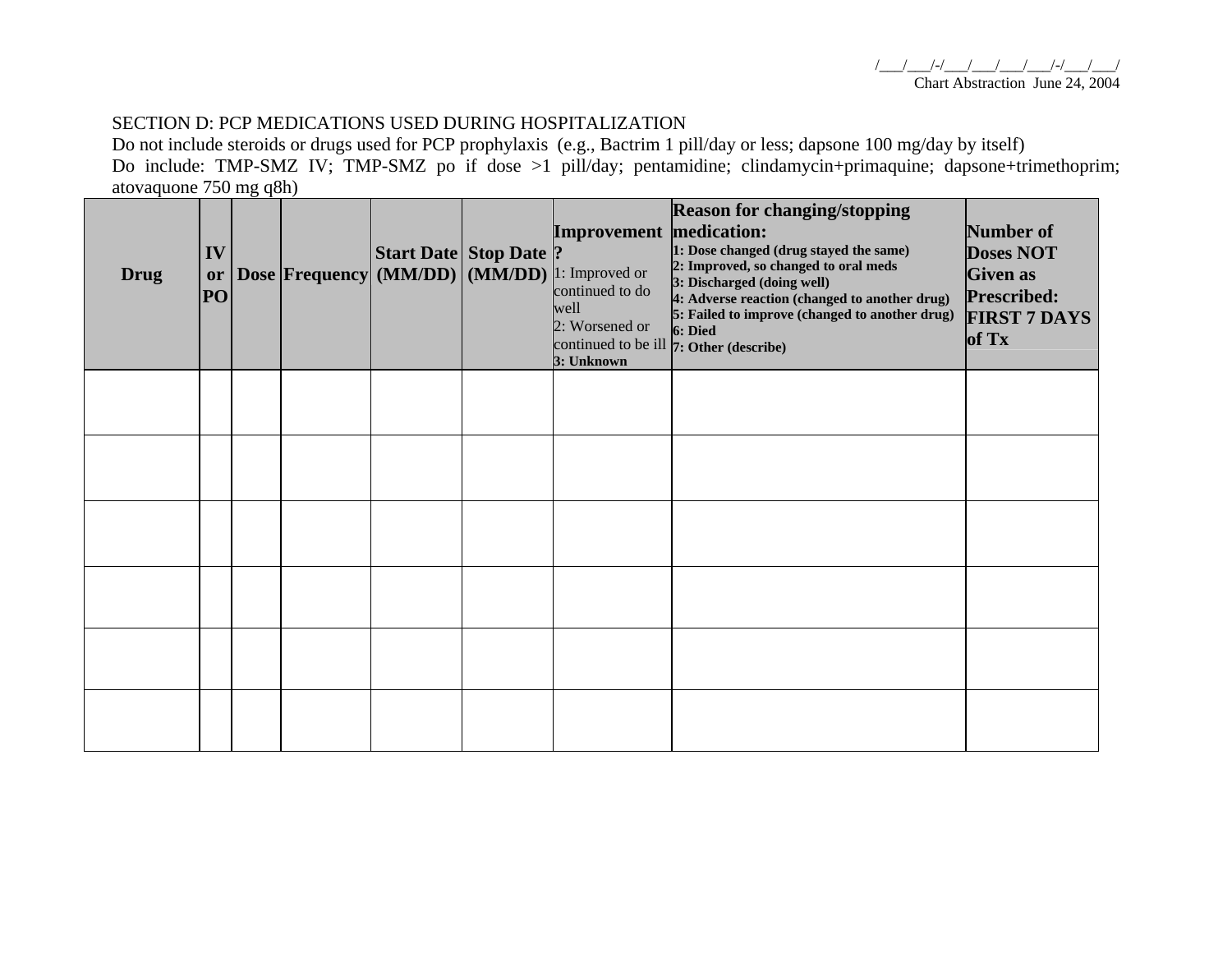| <b>Drug</b> | IV<br>or<br>PO |  | Dose Frequency (MM/DD) (MM/DD) | <b>Start Date   Stop Date  ?</b> | Improvement medication:<br>1: Improved or<br>continued to do<br>well<br>2: Worsened or<br>3: Unknown | <b>Reason for changing/stopping</b><br>1: Dose changed (drug stayed the same)<br>2: Improved, so changed to oral meds<br>3: Discharged (doing well)<br>4: Adverse reaction (changed to another drug)<br>5: Failed to improve (changed to another drug)<br>6: Died<br>continued to be ill 7: Other (describe) | Number of<br><b>Doses NOT</b><br><b>Given</b> as<br><b>Prescribed:</b><br><b>FIRST 7 DAYS</b><br>of Tx |
|-------------|----------------|--|--------------------------------|----------------------------------|------------------------------------------------------------------------------------------------------|--------------------------------------------------------------------------------------------------------------------------------------------------------------------------------------------------------------------------------------------------------------------------------------------------------------|--------------------------------------------------------------------------------------------------------|
|             |                |  |                                |                                  |                                                                                                      |                                                                                                                                                                                                                                                                                                              |                                                                                                        |
|             |                |  |                                |                                  |                                                                                                      |                                                                                                                                                                                                                                                                                                              |                                                                                                        |
|             |                |  |                                |                                  |                                                                                                      |                                                                                                                                                                                                                                                                                                              |                                                                                                        |
|             |                |  |                                |                                  |                                                                                                      |                                                                                                                                                                                                                                                                                                              |                                                                                                        |
|             |                |  |                                |                                  |                                                                                                      |                                                                                                                                                                                                                                                                                                              |                                                                                                        |
|             |                |  |                                |                                  |                                                                                                      |                                                                                                                                                                                                                                                                                                              |                                                                                                        |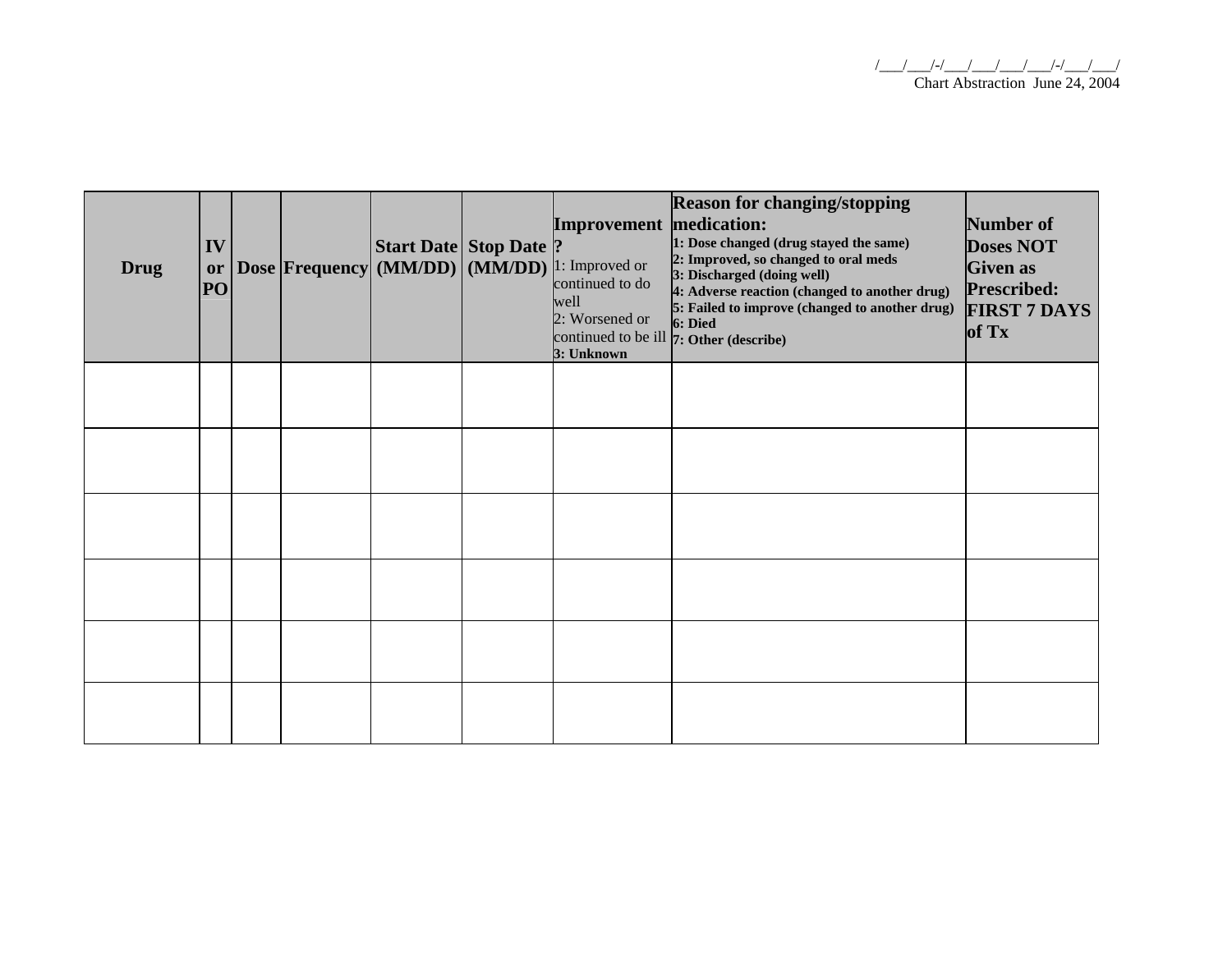D2. Was patient prescribed steroids (prednisone, prednisolone, solumedrol) as adjunct therapy for PCP?

D3. Was the patients treated with TMP/SMZ (e.g. Bactrim, Septra) at any time during hospitalization?

D4. If yes, was treatment changed to another drug during their hospitalization?

D5. If yes, was treatment changed due to poor response?

D6. How was poor response to therapy determined? (Circle all that apply, then go to Section E)

| Worsening CXR or failure to improve as noted in physician's notes1 |  |
|--------------------------------------------------------------------|--|
|                                                                    |  |
|                                                                    |  |
|                                                                    |  |
|                                                                    |  |
| Specify                                                            |  |
|                                                                    |  |